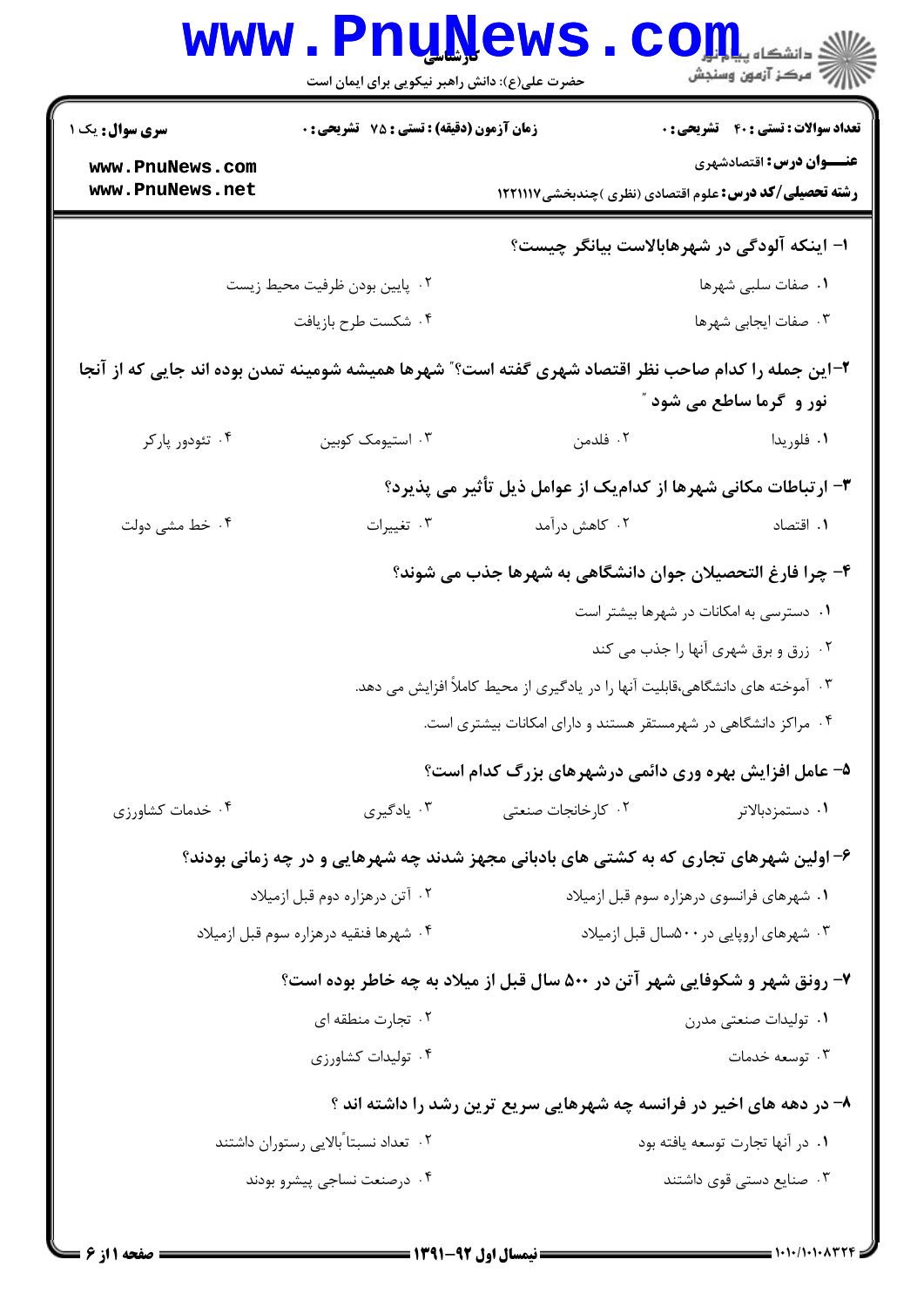| زمان آزمون (دقیقه) : تستی : 75 ٪ تشریحی : 0<br><b>سری سوال :</b> ۱ یک |                                        |                                                                                                    | <b>تعداد سوالات : تستی : 40 - تشریحی : 0</b> |
|-----------------------------------------------------------------------|----------------------------------------|----------------------------------------------------------------------------------------------------|----------------------------------------------|
| www.PnuNews.com                                                       |                                        |                                                                                                    | <b>عنـــوان درس:</b> اقتصادشهری              |
| www.PnuNews.net                                                       |                                        | <b>رشته تحصیلی/کد درس:</b> علوم اقتصادی (نظری )چندبخشی۱۲۲۱۱۱۷                                      |                                              |
|                                                                       |                                        | ۹- متمرکزکردن تولید درمکانهای کوچک و محدود، باعث کدام یک از موارد زیر میشود؟                       |                                              |
|                                                                       | ۰۲ باعث کاهش صرفه جوئیهای ناشی ازمقیاس |                                                                                                    | ۰۱ افزایش صرفه جوئیهای ناشی ازمقیاس میشود    |
|                                                                       | ۰۴ میانگین هزینه تولید افزایش میابد    |                                                                                                    | ۰۳ هزینه اجاره را بالامیبردوسودکاهش میابد    |
|                                                                       |                                        | +۱- این قاعده که « اگر صرفه جویی های ناشی از مقیاس وجود نداشته باشد شهری وجود نخواهد داشت»مربوط به |                                              |
|                                                                       |                                        |                                                                                                    | كدام علم است؟                                |
| ۰۴ مهندسی شهرسازی                                                     | ۰۳ جغرافیای شهری                       | ۰۲ اقتصاد شهری                                                                                     | ۰۱ اقتصاد                                    |
|                                                                       |                                        |                                                                                                    | 11- پایه اصلی مفهوم مزیت نسبی کدام است؟      |
|                                                                       | ۰۲ هزينه فرصت                          |                                                                                                    | ۰۱ هزينه ثابت                                |
|                                                                       | ۰۴ هزينه جاري                          |                                                                                                    | ۰۳ صرفه جوئیهای ناشی ازمقیاس                 |
|                                                                       |                                        | ۱۲- برای تشکیل یک شهر بازاری کدامیک از شرایط زیر مورد نیاز است؟                                    |                                              |
|                                                                       |                                        | ۰۱ تفاوت بهره وری به کم باشد که بازار سود آور شود                                                  |                                              |
|                                                                       |                                        | ۰۲ بالا بودن بهره وری که مردم خارج از شهربه قدرکافی خوراک و پوشاک برای خود و تجار شهری تولید کنند  |                                              |
|                                                                       |                                        | ۰۳ صرفه جوئيهاي ناشي ازمقياس درحمل ونقل وجود نداشته باشد                                           |                                              |
|                                                                       |                                        | ۰۴ بالا بودن بهره وری که مردم خارج از شهربتوانند به قدرکافی برای خود خوراک و پوشاک تولید کنند      |                                              |
|                                                                       |                                        |                                                                                                    | 13- منظورازناحیه بازاری کدام است؟            |
|                                                                       |                                        | ۰۱ ناحیه ای که کارخانه قادر باشد محصولش را به قیمتی بالاتر از قیمت تولیدات خانگی بفروشد            |                                              |
|                                                                       |                                        | ۰۲ ناحیه ای است که کارخانه درآن تولیدش را با قیمتی پایین تر از تولیدات خانگی عرضه کند              |                                              |
|                                                                       |                                        | ۰۳ ناحیه ای که درآن تولیدات خانگی به قیمت مناسب بفروش رود                                          |                                              |
|                                                                       |                                        | ۰۴ ناحیه ای که کارخانه بتواند تولیداتش را در آن به قیمت تعادلی بفروشد                              |                                              |
|                                                                       |                                        |                                                                                                    | ۱۴- چرخ خیاطی درچه زمانی روی کارآمد؟         |
| ۰۴ اوایل قرن ۲۰                                                       | ۰۳ اواسط قرن۱۹                         | ۰۲ اوایل قرن۱۹                                                                                     | ۰۱ اواخرقرن۱۸                                |
|                                                                       |                                        | ۱۵– این جمله که « باید شهر روم را یک شهر انگلی نامید» از اظهارات کدام اندیشمند است؟                |                                              |
| ۰۴ اسمیت                                                              | ۰۳ فلوريدا                             | ۰۲ سینجر                                                                                           | ۰۱ مامفورد                                   |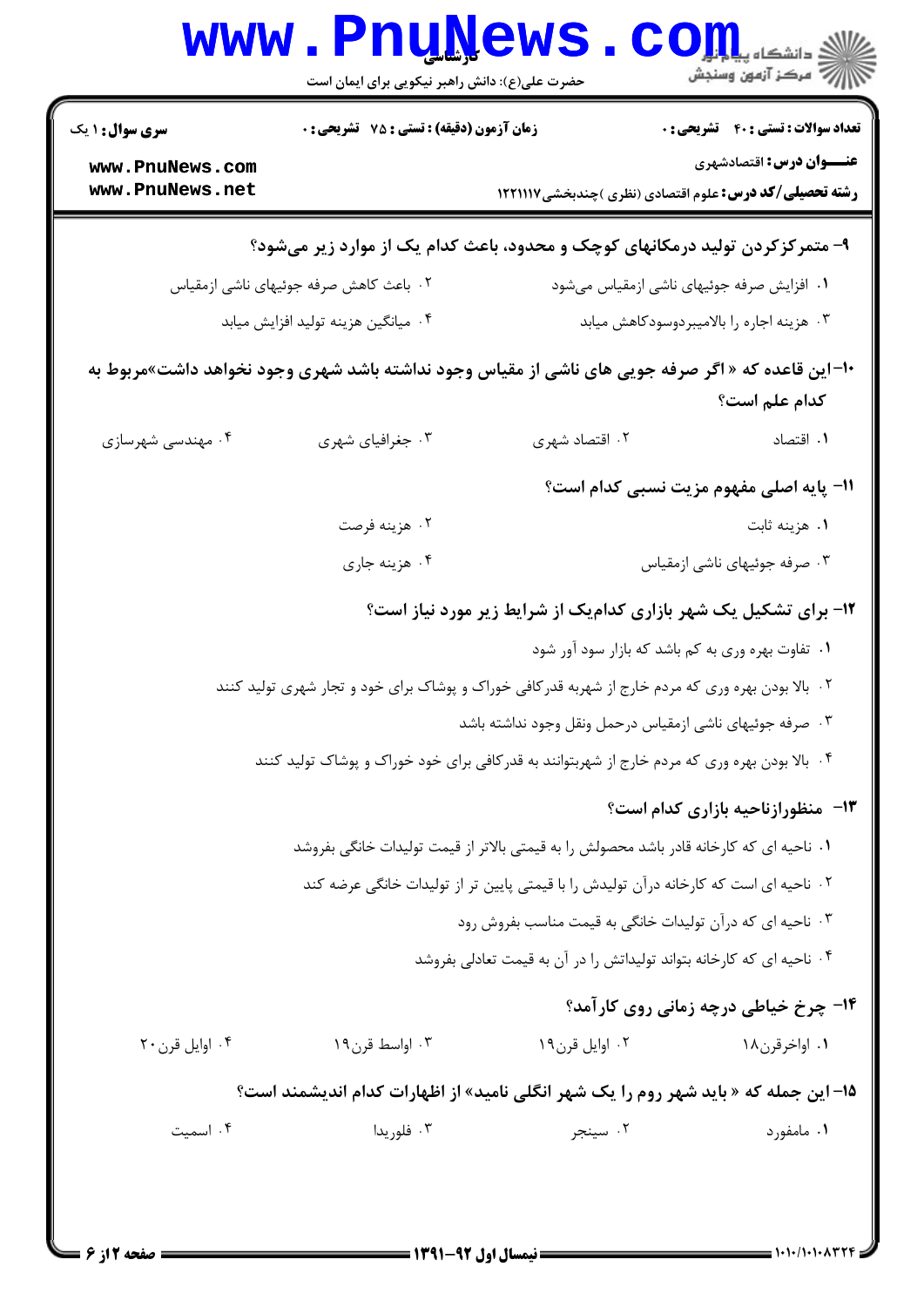|                                    | <b>www.PnuNews</b><br>حضرت علی(ع): دانش راهبر نیکویی برای ایمان است                       |           | اللاء دانشڪاه پيد <mark>ي جو</mark> رها<br>الل <sup>اء</sup> َ مرڪز آزمون وسنڊش                  |
|------------------------------------|-------------------------------------------------------------------------------------------|-----------|--------------------------------------------------------------------------------------------------|
| <b>سری سوال : ۱ یک</b>             | زمان آزمون (دقیقه) : تستی : 75 آتشریحی : 0                                                |           | <b>تعداد سوالات : تستی : 40 - تشریحی : .</b>                                                     |
| www.PnuNews.com<br>www.PnuNews.net |                                                                                           |           | <b>عنـــوان درس:</b> اقتصادشهری<br><b>رشته تحصیلی/کد درس:</b> علوم اقتصادی (نظری )چندبخشی1۲۲۱۱۱۷ |
|                                    |                                                                                           |           | ۱۶- به نظر دیویس دلایل توسعه شهری مبتنی بر بازار اولیه کدام بوده است؟                            |
|                                    | ۰۱ اینکه بخش کشاورزی ریشه کرده بود و می طلبید که نیروی مازاد کشاورزی بر شهر ها منتقل شود. |           |                                                                                                  |
|                                    |                                                                                           |           | ۲. اینکه نظام برده داری حاکم بود و بهره وری کشاورزی روستایی هم پایین بود                         |
|                                    |                                                                                           |           | ۰۳ اینکه قدرت در نظام فئودالی نامتمرکز بود و بهره وری کشاورزی نیز نسبتاً پایین.                  |
|                                    |                                                                                           |           | ۰۴ اینکه قدرت در نظام فئودالی وجود داشت و بهره وری کشاورزی روستایی هم پایین بود.                 |
|                                    |                                                                                           |           | ۱۷- شهرنشینی سریع در اثر انقلاب صنعتی در چه قرنی رخ داد؟                                         |
| ۰۴ اوايل قرن ۲۰                    | ۰۳ قرن۱۹                                                                                  | ۰۲ قرن ۱۸ | ۰۱ قرن۱۷                                                                                         |
|                                    | ۱۸- نوآوریهای بوجودآمده در انقلاب صنعتی را می توان در چه زمینه هایی تقسیم بندی کرد؟       |           |                                                                                                  |
|                                    | ۰۲ کشاورزی - صنعت - تولید - ارتباطات                                                      |           | ۰۱ کشاورزی - صنعتی - حمل و نقل و ساختمان                                                         |
|                                    | ۰۴ مسکن - ساختمان - معادن - کشاورزی                                                       |           | ۰۳ بخشهای تولیدی و خدماتی - ارتباطات                                                             |
|                                    |                                                                                           |           | ۱۹- اولین آسمان خراش درچه قرنی و درکجا ساخته شد؟                                                 |
|                                    | ۰۲ قرن۱۹درشیکاکو                                                                          |           | ۰۱ قرن۱۸نیویورک                                                                                  |
|                                    | ۰۴ قرن ۱۹در کشورهای افریقایی                                                              |           | ۰۳ قرن۱۸دراروپا                                                                                  |
|                                    | ۲۰- یکی از مواردی که برای بوجود آمدن یک شهر تجاری لازم می باشد، کدام است؟                 |           |                                                                                                  |
|                                    |                                                                                           |           | ۰۱ هنگامی که هزینه های حمل و نقل زیاد نباشد                                                      |
|                                    |                                                                                           |           | ۰۲ صرفه جوییهای ناشی از مقیاس در حمل ونقل وجود داشته باشد                                        |
|                                    |                                                                                           |           | ۰۳ هنگامی که هزینه های ناشی از مقیاس در تولید وجود داشته باشد                                    |
|                                    | ۰۴ هنگامی که تفاوت در بهره وری تشکیل دهنده مزایای نسبی کمتر از هزینه های حمل و نقل باشد   |           |                                                                                                  |
|                                    |                                                                                           |           | <b>۲۱- کداممورد زیر از مزایای خوشه ای شدن محسوب می شود؟</b>                                      |
|                                    |                                                                                           |           | ۰۱ پیشگام شدن در نوآوری و تکنولوژی جدید                                                          |
|                                    |                                                                                           |           | ۰۲ تقویت تامین اجتماعی کارگران و بالا بردن بهره ی نیروی کار                                      |
|                                    |                                                                                           |           | ۰۳ استفاده انحصاری از مواد اولیه در منطقه و نیروی کار                                            |
|                                    |                                                                                           |           | ۰۴ استفاده مشترک از تامین کنندگان نهاد های واسطه ی - نیروی کار و اطلاعات                         |
|                                    |                                                                                           |           |                                                                                                  |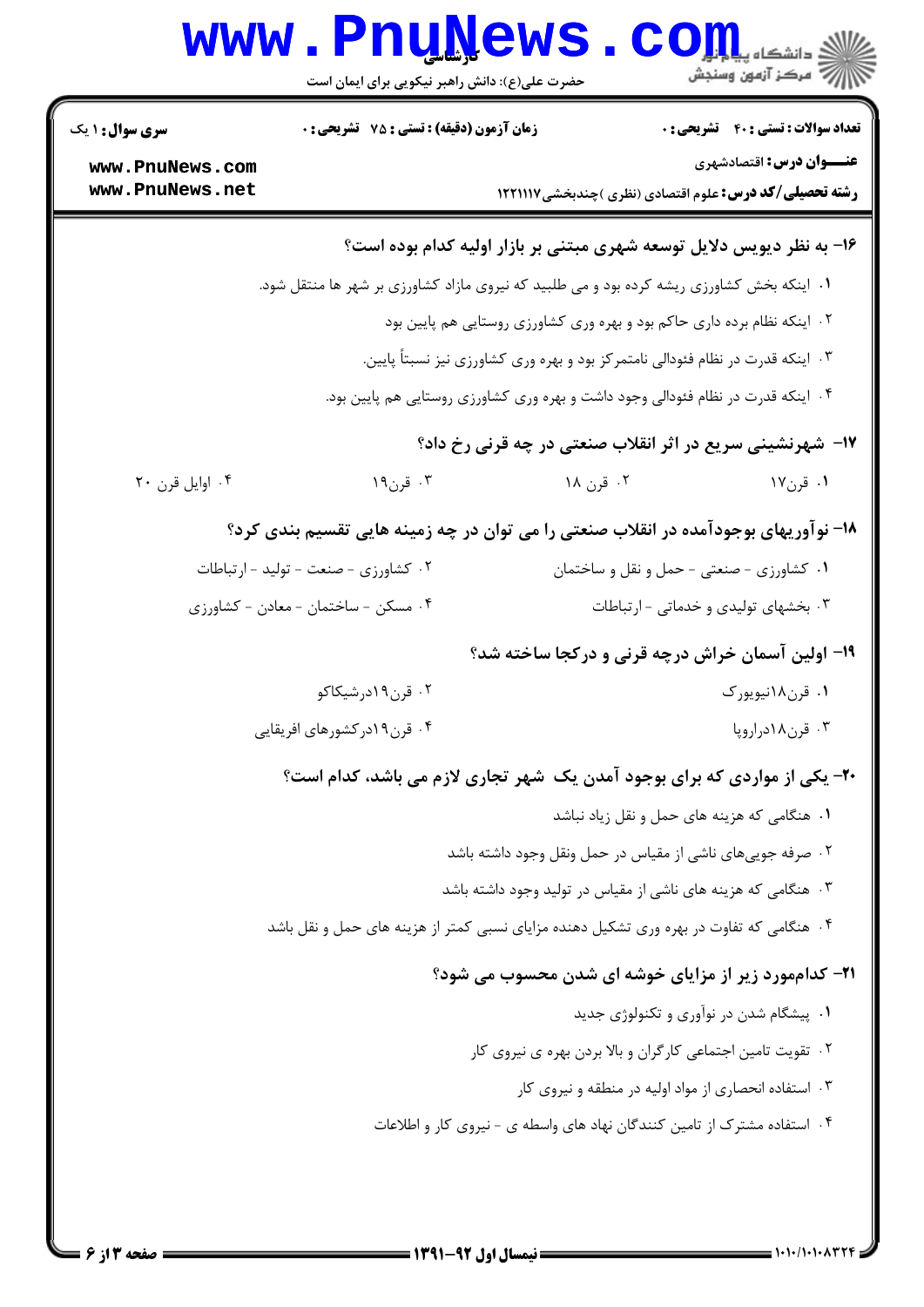

صفحه ۱۴ز ۶ ا

 $= 1.1.71.1.7444$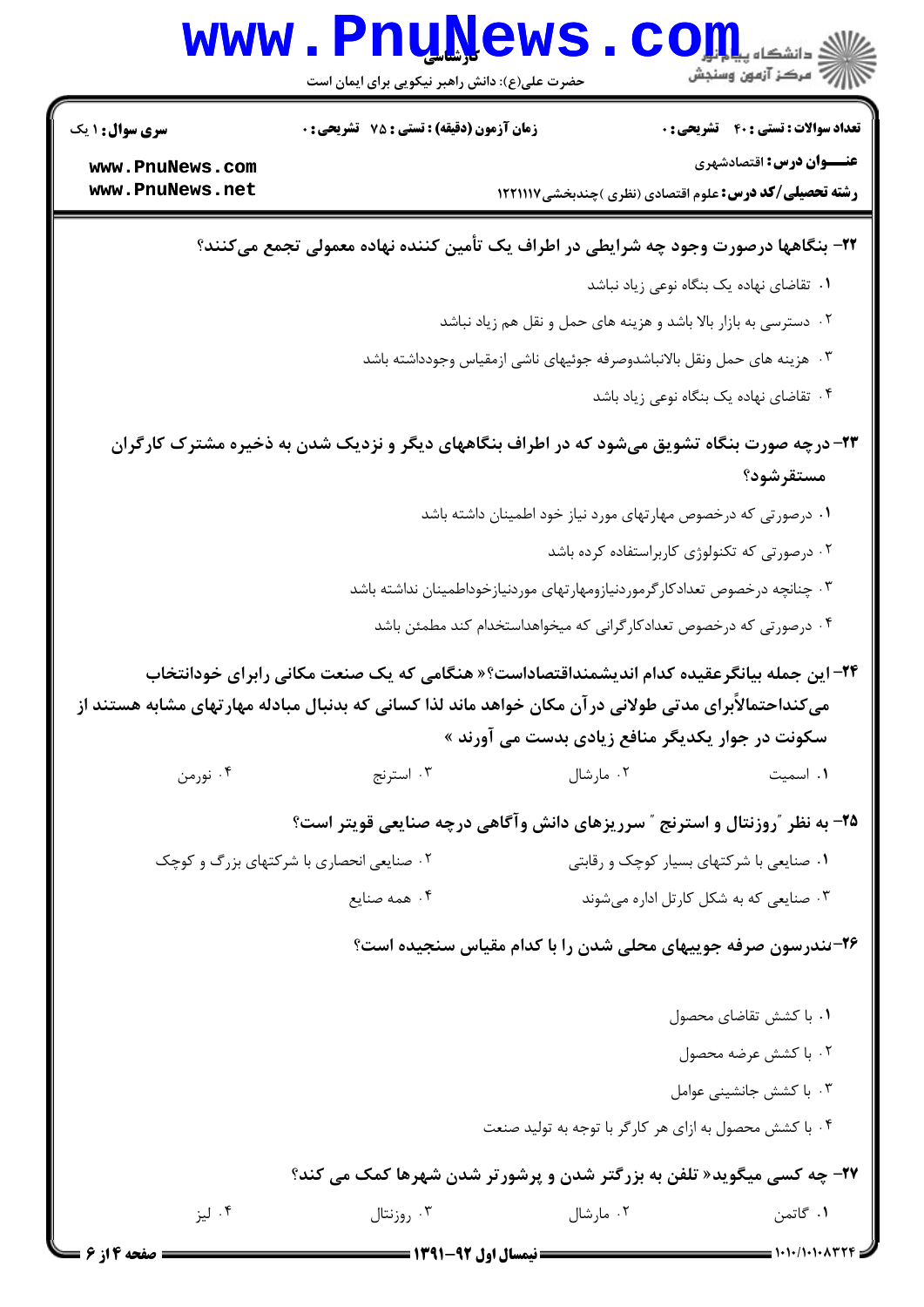|                                    | <b>www.PnuNews</b><br>حضرت علی(ع): دانش راهبر نیکویی برای ایمان است                |        | ان دانشگاه پیام اوران<br>انتخاب است است به استفاقات به استفاقات به استفاقات به استفاقات به استفاقات به استفاقات به استفاقات به استفاقات<br>انتخاب استفاقات به استفاقات به استفاقات به استفاقات به استفاقات به استفاقات به استفاقات |
|------------------------------------|------------------------------------------------------------------------------------|--------|------------------------------------------------------------------------------------------------------------------------------------------------------------------------------------------------------------------------------------|
| <b>سری سوال :</b> ۱ یک             | زمان آزمون (دقیقه) : تستی : 75 تشریحی : 0                                          |        | <b>تعداد سوالات : تستی : 40 ٪ تشریحی : 0</b>                                                                                                                                                                                       |
| www.PnuNews.com<br>www.PnuNews.net |                                                                                    |        | عنـــوان درس: اقتصادشهری<br><b>رشته تحصیلی/کد درس:</b> علوم اقتصادی (نظری )چندبخشی ۱۲۲۱۱۱۷                                                                                                                                         |
|                                    |                                                                                    |        | ۲۸- صرفه جوئیهای ناشی ازشهرنشینی چه موقع اتفاق می افتد؟                                                                                                                                                                            |
|                                    |                                                                                    |        | ٠١ هنگامي كه هزينه صنعت بدنبال افزايش توليدكل افزايش مي يابد                                                                                                                                                                       |
|                                    |                                                                                    |        | ۰۲ وقتی که هزینه نهایی بنگاهها سیرصعودی پیدا میکند                                                                                                                                                                                 |
|                                    |                                                                                    |        | ۰۳ وقتی که هزینه یک بنگاه خاص درنتیجه افزایش تولیدکل یک ناحیه شهری کاهش یابد                                                                                                                                                       |
|                                    |                                                                                    |        | ۰۴ وقتی که هزینه نهایی بنگاهها سیر متعادلی پیدا می کند                                                                                                                                                                             |
|                                    |                                                                                    |        | <b>۲۹</b> - یک بنگاه متمایل به منبع کدام است؟                                                                                                                                                                                      |
|                                    |                                                                                    |        | ٠١ بنگاهی که در بازار سهم عمده ای دارد                                                                                                                                                                                             |
|                                    |                                                                                    |        | ۰۲ بنگاهی که با تابع هزینه نهایی صعودی مواجه است                                                                                                                                                                                   |
|                                    |                                                                                    |        | ۰۳ بنگاهی که دارای هزینه ثابت زیادی است                                                                                                                                                                                            |
|                                    |                                                                                    |        | ۰۴ دارای هزینه های نسبتاً بالا برای حمل و نقل نهادهای خود                                                                                                                                                                          |
|                                    |                                                                                    |        | ۳۰- عمدتاً برای چه کالاهایی حمل و نقل به بازار نسبتاً گران است؟                                                                                                                                                                    |
|                                    | ۰۲ کالاهای کم حجم اما سنگین                                                        |        | ۰۱ کالاهای فاسدشدنی                                                                                                                                                                                                                |
|                                    | ۰۴ کالاهای سنگین                                                                   |        | ۰۳ کالاهای فلزی                                                                                                                                                                                                                    |
|                                    | <b>۳۱</b> - تکنولوژی جدید فرش بافی که جایگزین فرش تارپود شد در چه زمانی ایجاد شد؟  |        |                                                                                                                                                                                                                                    |
|                                    | ۰۲ به محض پایان جنگ جهانی دوم                                                      |        | ٠١. به محض پایان جنگ جهانی اول                                                                                                                                                                                                     |
|                                    | ۰۴ در انقلاب صنعی                                                                  |        | ۰۳ قبل از جنگ جهانی دوم                                                                                                                                                                                                            |
|                                    |                                                                                    |        | ۳۲- تجزیه وتحلیل ناحیه بازاری بوسیله چه کسی اصلاح شد؟                                                                                                                                                                              |
| ۰۴ کاستلز                          | ۰۳ گاتمن                                                                           | ۰۲ لوچ | ۰۱ کریستالر                                                                                                                                                                                                                        |
|                                    |                                                                                    |        | ۳۳- در انحصار، چه زمانی ًسود حداکثرمی شود.؟                                                                                                                                                                                        |
|                                    | ۰۲ هزینه های متوسط ثابت به حداقل ممکن برسند.                                       |        | ۰۱ درآمدنهایی با هزینه متوسط برابرشود                                                                                                                                                                                              |
|                                    | ۰۴ درآمد نهایی و هزینه نهایی برابرشود                                              |        | ۰۳ هزینه نهایی با قیمت برابرشود                                                                                                                                                                                                    |
|                                    | ۳۴- نتیجه بررسی روسن و رسنیک در مورد جمعیت شهرها براساس قانون اندازه - مرتبه چیست؟ |        |                                                                                                                                                                                                                                    |
|                                    | ۰۲ جمعیت بسیار ناهموار است                                                         |        | ٠١. جمعيت بسيار هموارتر است                                                                                                                                                                                                        |
|                                    | ۰۴ جمعیت باپیش بینی قانون مرتبه اندازه مطابق است                                   |        | ۰۳ جمعیت بسیار نامتعادل است                                                                                                                                                                                                        |
|                                    |                                                                                    |        |                                                                                                                                                                                                                                    |